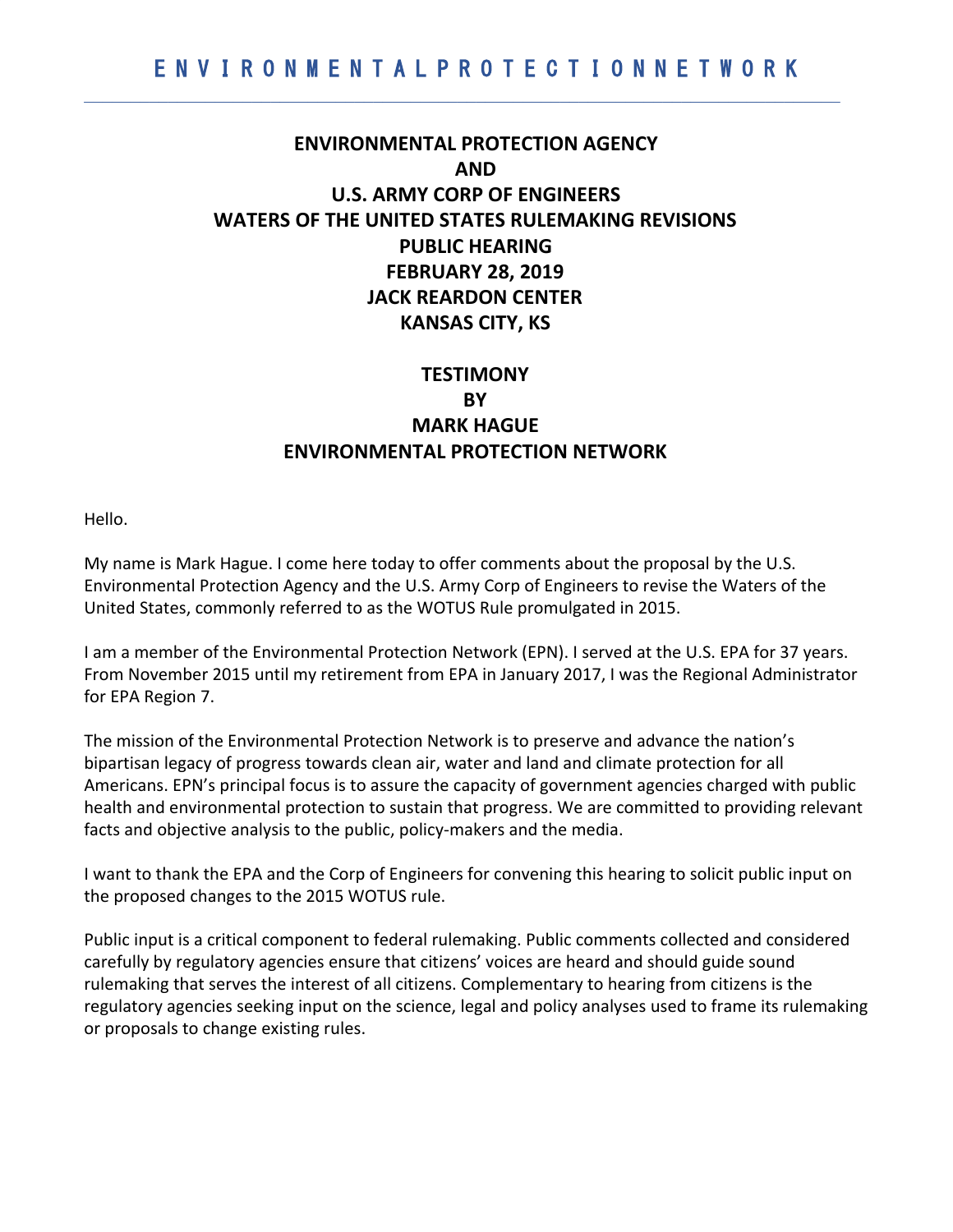## **SOUND SCIENCE SHOULD GUIDE EPA AND CORP OF ENGINEERS RULEMAKING.**

The current proposal for changes to the 2015 WOTUS rule needs to carefully explain, using objective legal analysis and sound science, why changes are necessary and how proposed changes will ensure consistent water quality protections across political and ecological boundaries. Using sound science from many other federal, state and academic research institutions should provide the backbone of effective rulemaking.

The issues surrounding the current proposed and existing WOTUS rule are complex. That said, there are several basic points that I submit that need to be carefully considered by EPA and the U.S. Corp of Engineers as they contemplate revisions to the 2015 WOTUS rule.

The critical difference between the 2015 rule and this proposal is that the new definition of jurisdictional waters eliminates ephemeral waters, non-navigable interstate waters and many wetlands. Yet the agencies state in this proposal that there are no data available to identify where or how many of these excluded waters and wetlands exist. Public comments by senior agency officials, as reported by several media sources during the public announcement of the proposed rule, indicate that key elements of scientific data are either unknown, difficult to obtain or are unavailable.

In my years of work with EPA, the lack of data, no known science, or not available from EPA was little not sufficient for effective decision-making let alone rulemaking that fundamentally defines protections afforded by the Clean Water Act (CWA) to the nation's critical system of water bodies and wetlands. Too often, when sufficient data gaps were observed, additional research and data collection from across all federal and state agencies would be undertaken to fill information gaps and better inform critical decision-making. EPA and the Corp of Engineers should redouble their efforts to collect data from the USGS and other agencies to ensure sufficient information is considered to determine the inventory of waters that could be subject to protection under any version of the WOTUS rule. Where data gaps exist, the regulators should acknowledge those and explain to the public how it will answer fundamental questions being raised. To date it appears from agency leadership comments that not all the data has been collected or evaluated.

## **THE RULE CONTEMPLATES A FUNDAMENTAL CHANGE IN THE SUCCESSFUL IMPLEMENTATION OF THE CWA BY STATES AND EPA.**

The current proposal requests public comment on giving states the authority to make jurisdictional determinations and to submit those to the agencies for approval. The current proposed rule appears to weigh heavily on a state's first approach to determining protections for waters and wetlands within the boundaries of a given state. States have taken substantial steps to develop, fund and implement programs under the CWA as well as other environmental laws. To suggest that EPA should cede basic responsibilities in light of state program maturation seems to not fully recognize the critical role EPA plays to ensure a level playing field across the country. EPA should fulfill its responsibility to develop the science and regulatory framework for implementing the CWA. Doing so ensures that each state has sufficient science and regulatory backing to fairly and consistently protect its own waters while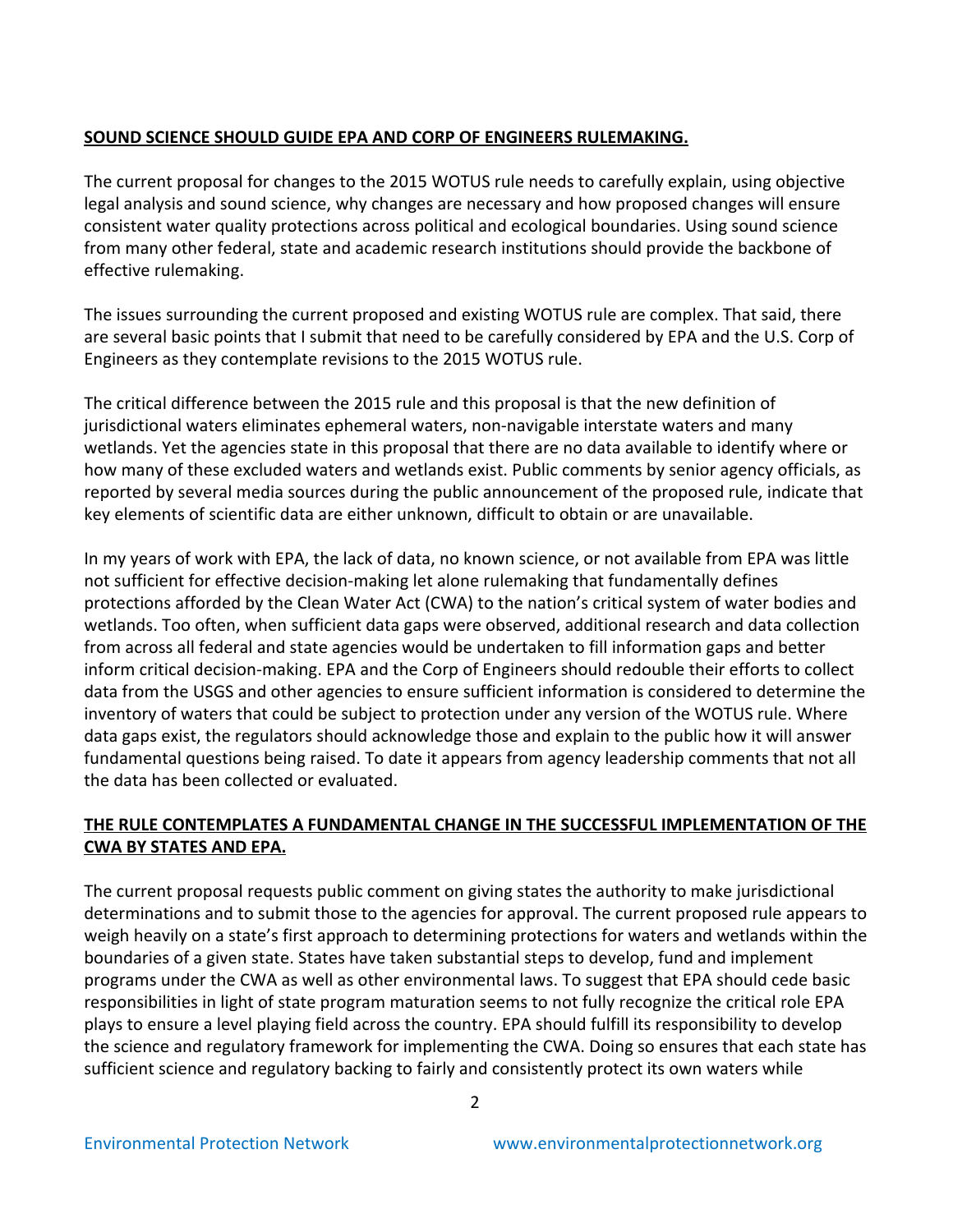ensuring actions designed and implemented by one state protect critical waters that flow into other states.

Reverting to a state lead on a critical regulation such as WOTUS returns to an era prior to the enactment of the CWA and its amendments. States indeed should and must have a voice in environmental regulation. States have developed years of expertise and have intimate knowledge of physical and environmental conditions in their respective states. That said, it is always a concern that inconsistent and at time conflicting standards from state to state can cause undue burdens on business and industry. In the case of water quality protections, there needs to be a clear acknowledgement that waters do not always follow political boundaries. Right here, in Kansas City, KS, there are numerous waters, major waterways like the Missouri River, that share state and tribal boundaries. It's easy to see that basic protections of streams, wetlands and intermittent and ephemeral waters that vary along the Missouri River basin, which differ by bordering states, could have the unintended consequence of negating efforts by other states to reduce pollutants in connected streams in their state, thus tilting economic advantage to a state with less protection of waters and connected waters. This could create an unnecessary "race to the bottom" on water quality.

Successful implementation of the CWA, achieved during Democratic and Republican administrations, has worked best when respectful and mutually supportive implementation of national environmental laws is carried out by states and EPA in cooperation.

#### **MAJOR FUNDING BY FEDERAL AND STATE GOVERNMENTS HAS BEEN ALLOCATED TO NONPOINT SOURCE PROTECTIONS AND IS PRODUCING DEMONSTRABLE IMPROVEMENTS IN WATER QUALITY.**

Growing concerns about nonpoint source pollution from land use, especially in the agriculture sector, have driven research, demonstration and implementation of effective land-use practices that control soil erosion, increase the productivity of soils, and prevent loss of critical nutrients to run-off. Suddenly exempting many waters within a state boundary would seem to undermine the investments by states, land grant universities and the federal government to promote improving agricultural practices. Why adopt those practices if the water on a given section of land is not afforded protections under the CWA? Those efforts should continue to be encouraged. Including those waters under jurisdiction for the CWA provides an incentive for voluntary adoption of sound nutrient management programs.

In an era when the effects of a changing climate are being realized, maintaining and promoting good land management practices should be encouraged. Short-duration, high-volume rainfalls, an element of a changing climate, will have profound impacts on lands in the Heartland. Protecting those valuable resources, like wetlands, should be a careful consideration in this proposed rulemaking. Too much effort has been made by numerous states in the central part of the country to protect waters from nonpoint source pollution. Efforts costing millions, if not billions, of dollars to protect and restore the Gulf of Mexico from algae blooms and the effects of nonpoint source pollution have been made. Rolling back on the amount of waters subject to CWA jurisdiction could remove an incentive to continue those practices and thus threaten gains to improve water quality in those waters connected to the Missouri and Mississippi Rivers, which feed into the Gulf of Mexico.